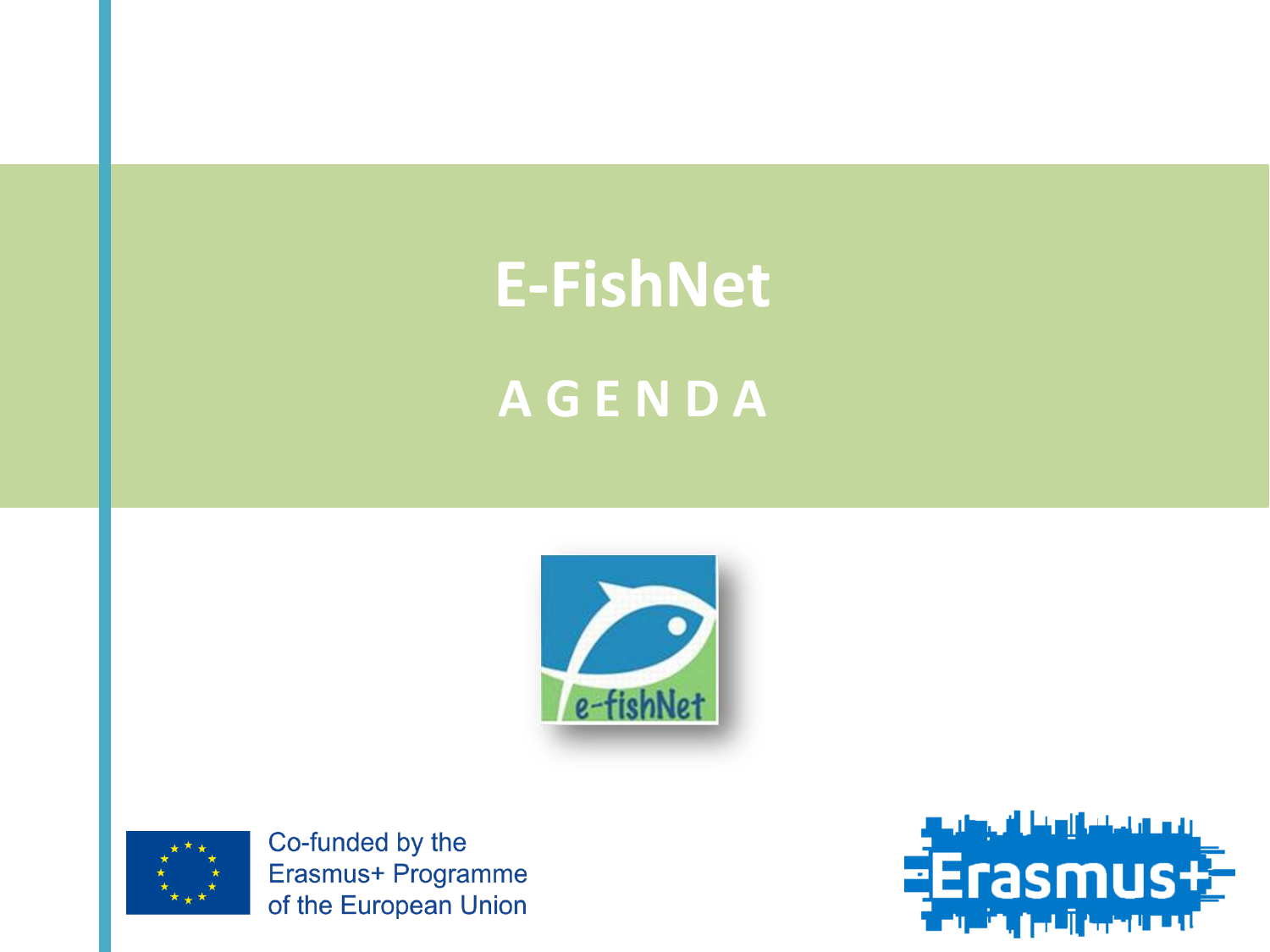#### **General Information**

- Elegible Period started on September 2016 and ends on September 2018
- October 2016: Gran Agreement Signature with Spanish National Agency (SEPIE).
- 17th and 18 th November: 1st Meeting (Kick Off Meeting) in Lisbon

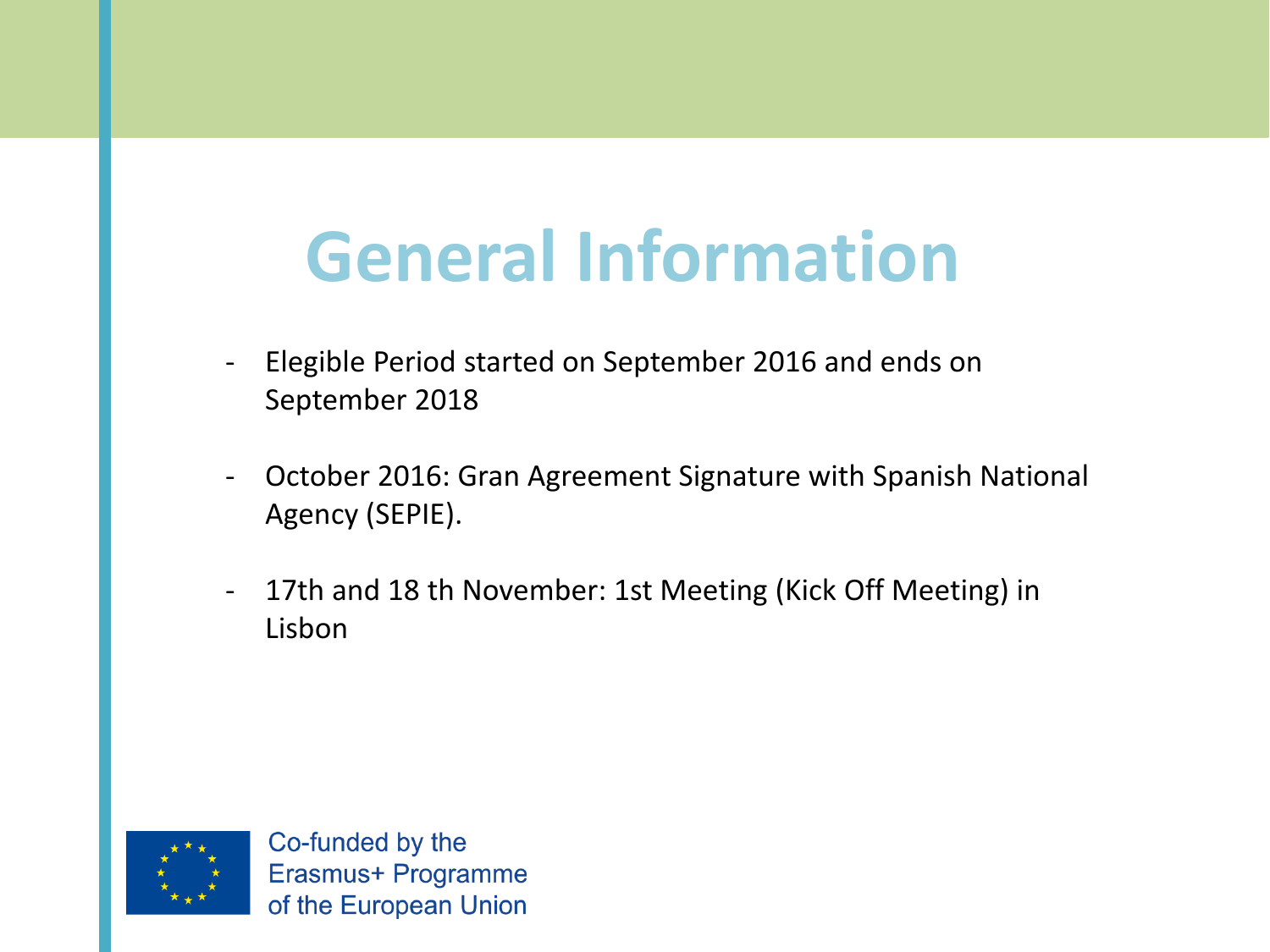## **Meetings**

- 1st Meeting 17th and 18 th November 2016 (Kick Off Meeting) in Lisbon (Portugal).
- 2nd Meeting: July 2017 in Reykiavik (Iceland) (Follow up Meeting)
- 3rd Meeting: December 2017- January 2018 London (UK) (Follow up Meeting)
- 4th Meeting: June- July 2018 Madrid (Spain) (Final Meeting)



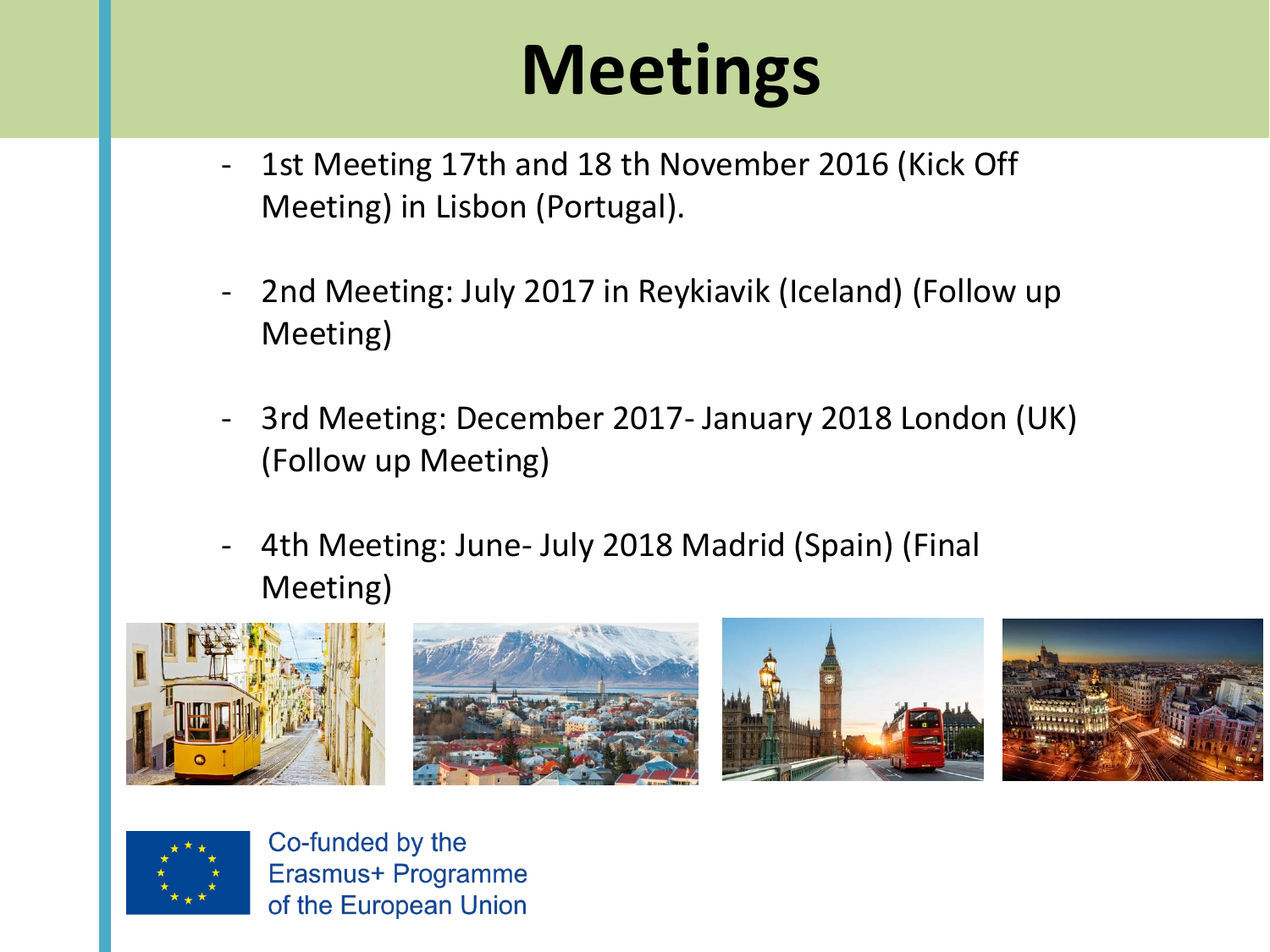# **Learning Activity**

#### **In March/ April 2018 – Madrid.**

- $\triangleright$  This activity will be focused in learning materials for fishmongers training.
- $\triangleright$  Every organization taking part in this activity will present learning materials related to different areas.
- $\triangleright$  These contents will be presented by a participant of each organization and they will be recorded so they can be used in the e-learning platform.
- $\triangleright$  This activity will have duration of 5 days, and the different contents will be distributed among partners taking into account different areas of expertise of each partner.
- $\triangleright$  These contents may be also used to train fishmonger's trainers.

#### **FEDEPESCA/ ARIEMA / Matís / ANCIPA /Billingstate Seafood School**

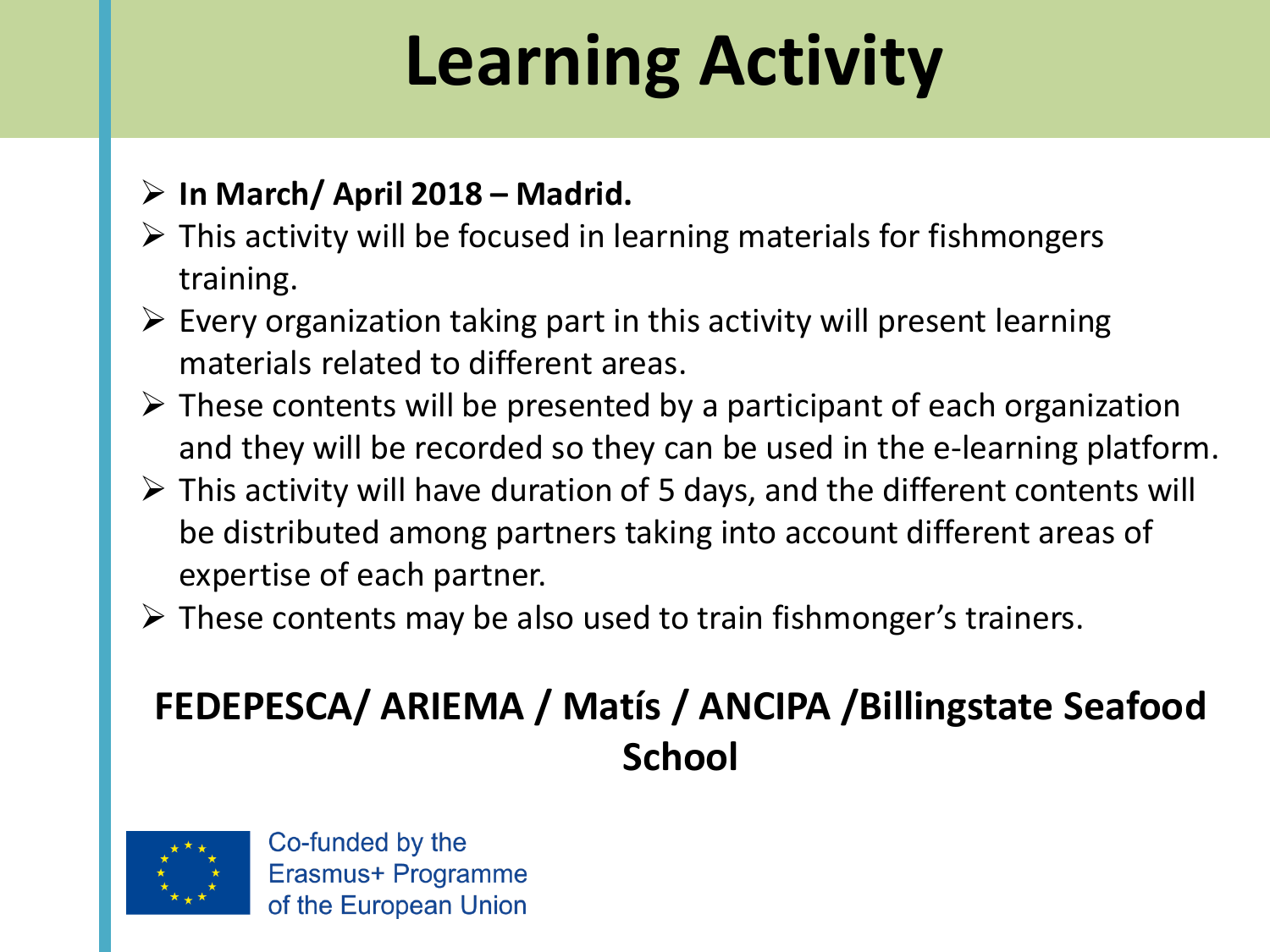# **Multiplyer Event**

Coinciding with the Final Meeting (June- July 2018) it will take place the Multipliyer Event of the e-FishNet Project.

Final Seminar of the Project, in which we will review the Project course. We will talk about its participants, the methodology, the conclussions, the results, and the Intellectual Outoputs.

Every person interested in the project will be able to attend this Multiplyer Event.

Every Organization taking part is invited.

**June- July 2018 (Madrid)**

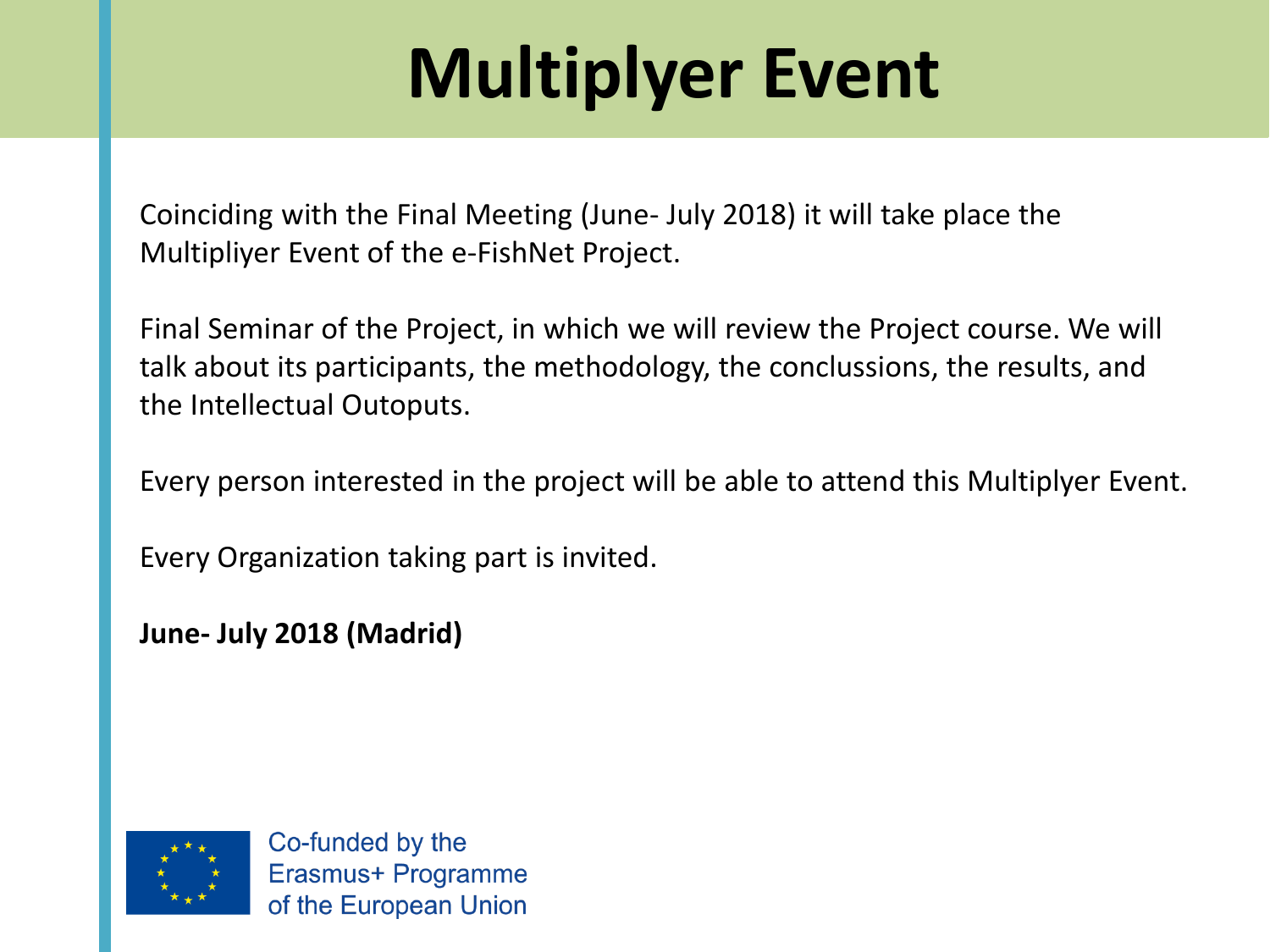## **Intellectual Outputs**

O1: Analyze and Research of current situation in Fismonger's training along Europe. **Timeline: September 2017**

O4: e- learnig training materials adaptation and e-learning Platform. **Timeline: September 2018**

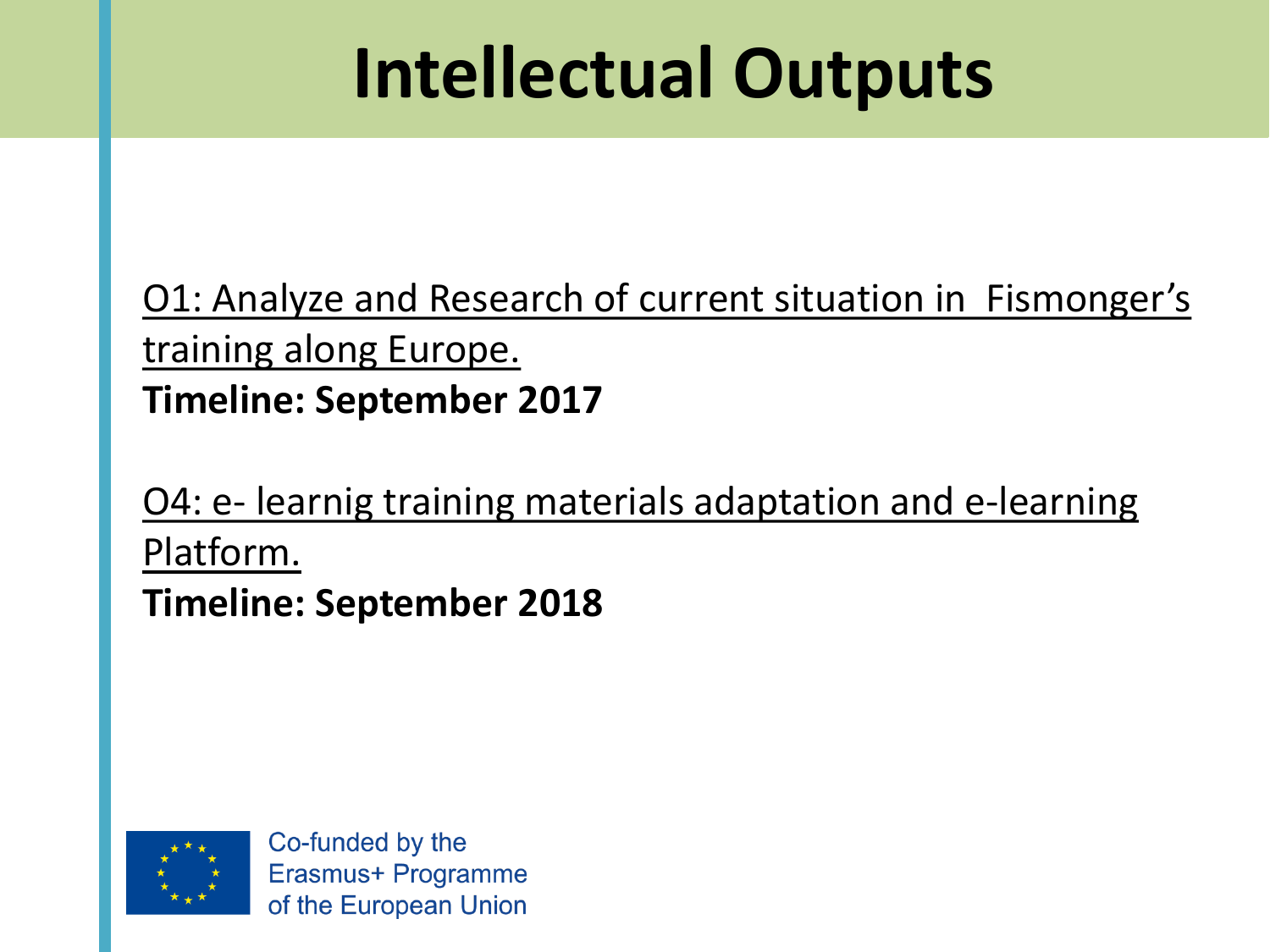#### **Intellectual Outputs**

O1: Delivered contents ready for layout **Timeline: May – June 2017**

O4: Delivered contents ready for layout **Timeline: May- June 2018**

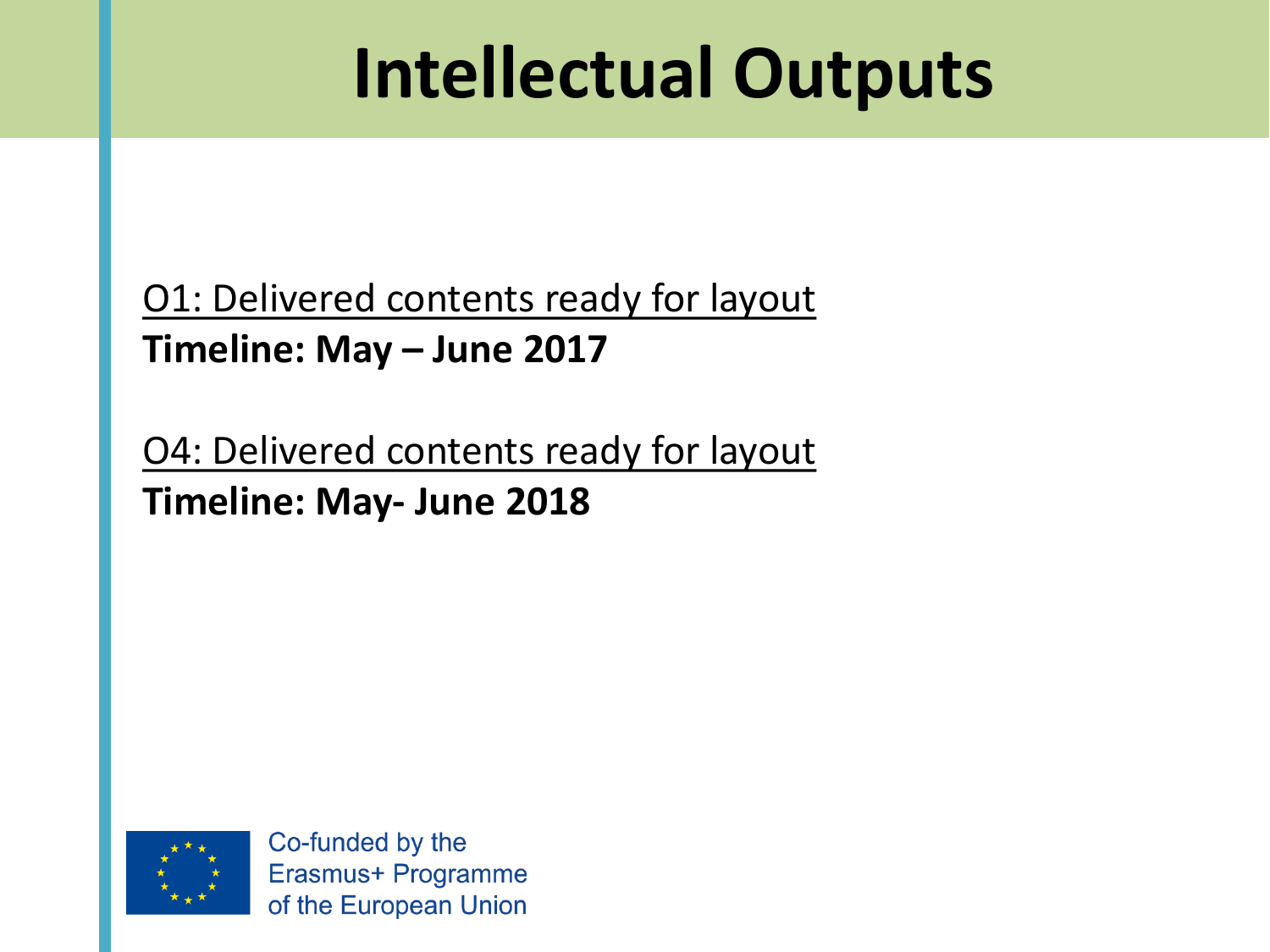#### **Reports**

#### Intermediate Report: **Timeline for the Coordinator: 30 Sept 2017**

#### Final Report: **Timeline for the Coordinator: November 2018**

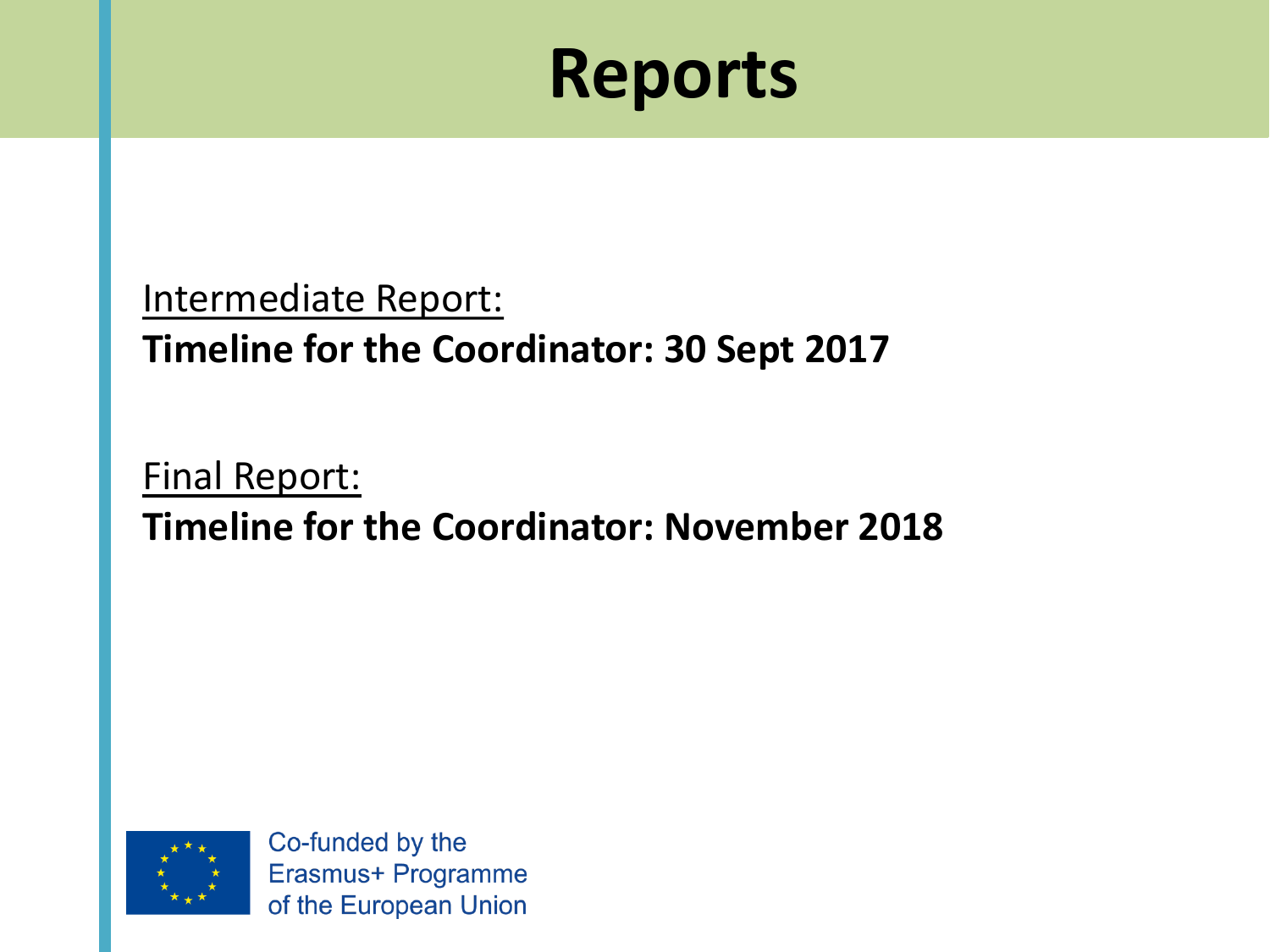## **Activities and Coordination**

A1: Project Coordination

**Coordinator**: FEDEPESCA

A2: Analysis and Investigation: State of Art in the field of Fishmonger's training, Marco Curriculum and Training Plan Definition

**Coordinator**: ANCIPA

A3: Training plan Development in the field of e-learning methodology

**Coordinators**: ARIEMA+ Matís + Ank. Univ

A4: Project and Results Diffusion Plan

**Coordinators**: EATIP and FEDEPESCA

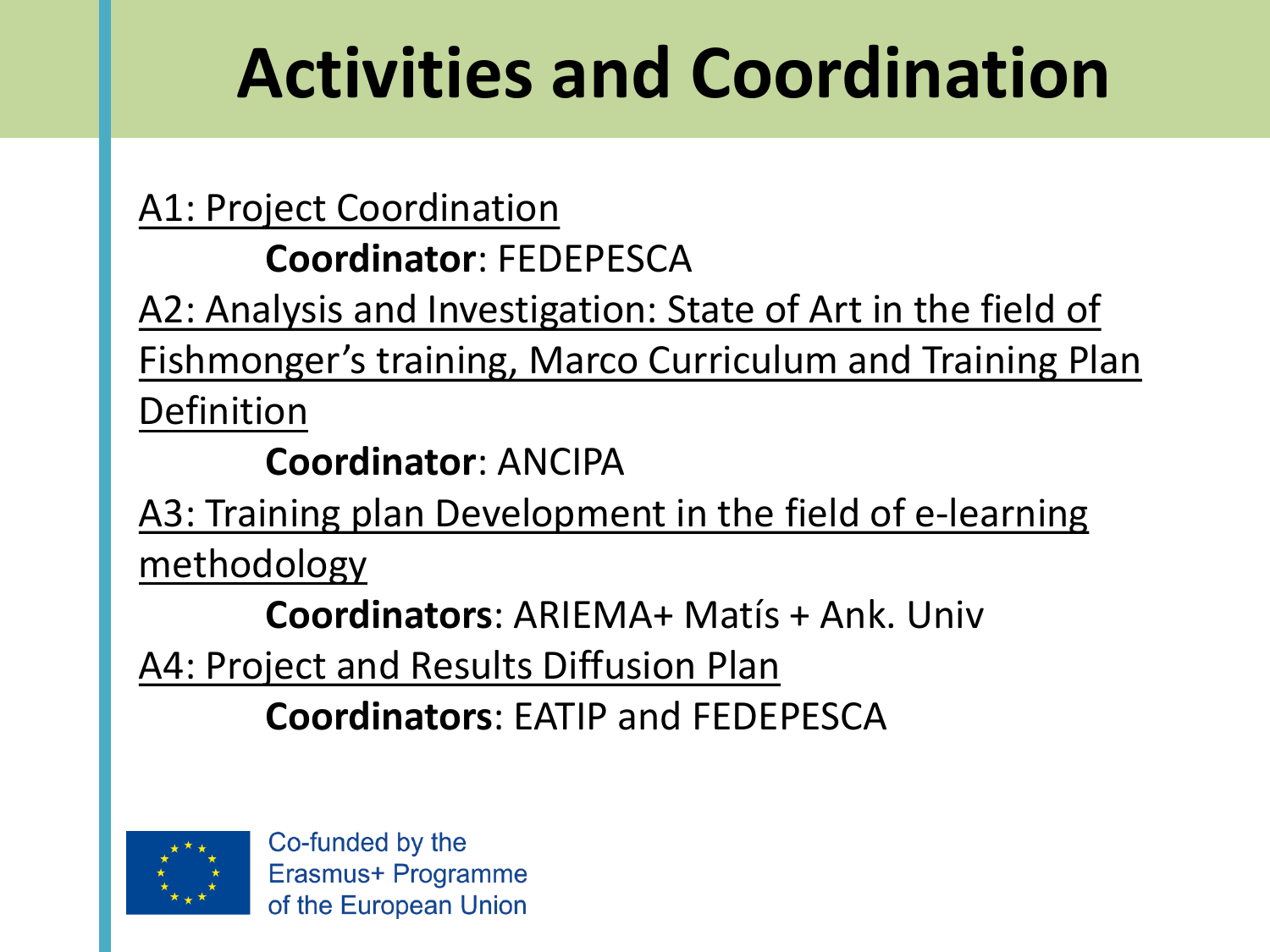#### **Activities and Coordination**

|                |                                                                                                                                                    | M1 | M <sub>2</sub> | M <sub>3</sub> | M <sub>4</sub> | M <sub>5</sub> | M <sub>6</sub> | M7 | M <sub>8</sub> | M <sub>9</sub> | M10 | M11 | M12 |
|----------------|----------------------------------------------------------------------------------------------------------------------------------------------------|----|----------------|----------------|----------------|----------------|----------------|----|----------------|----------------|-----|-----|-----|
|                |                                                                                                                                                    |    |                |                |                |                |                |    |                |                |     |     |     |
|                | <b>A1: Project Coordination</b>                                                                                                                    |    |                |                |                |                |                |    |                |                |     |     |     |
|                | A2: Analysis and Investigation: State<br>of art in the field of fishmonger's<br>training. Marco Curriculum an<br><b>Training Model definition.</b> |    |                |                |                |                |                |    |                |                |     |     |     |
|                | A3: Training plan Development in<br>the field of e-learning<br>Methodology                                                                         |    |                |                |                |                |                |    |                |                |     |     |     |
| Plan           | A4: Project Results and Difussion                                                                                                                  |    |                |                |                |                |                |    |                |                |     |     |     |
|                | <b>O1: STATE OF ART STUDY AND MARCO</b><br><b>CURRICULUM: LACKS AND TRAINING</b><br>POTENTIAL FOR THE EUROPEAN<br><b>FISHMONGER COLLECTIVE</b>     |    |                |                |                |                |                |    |                |                |     |     |     |
| M1             |                                                                                                                                                    |    |                |                |                |                |                |    |                |                |     |     |     |
| M <sub>2</sub> |                                                                                                                                                    |    |                |                |                |                |                |    |                |                |     |     |     |
|                | Intermediate Report                                                                                                                                |    |                |                |                |                |                |    |                |                |     |     |     |